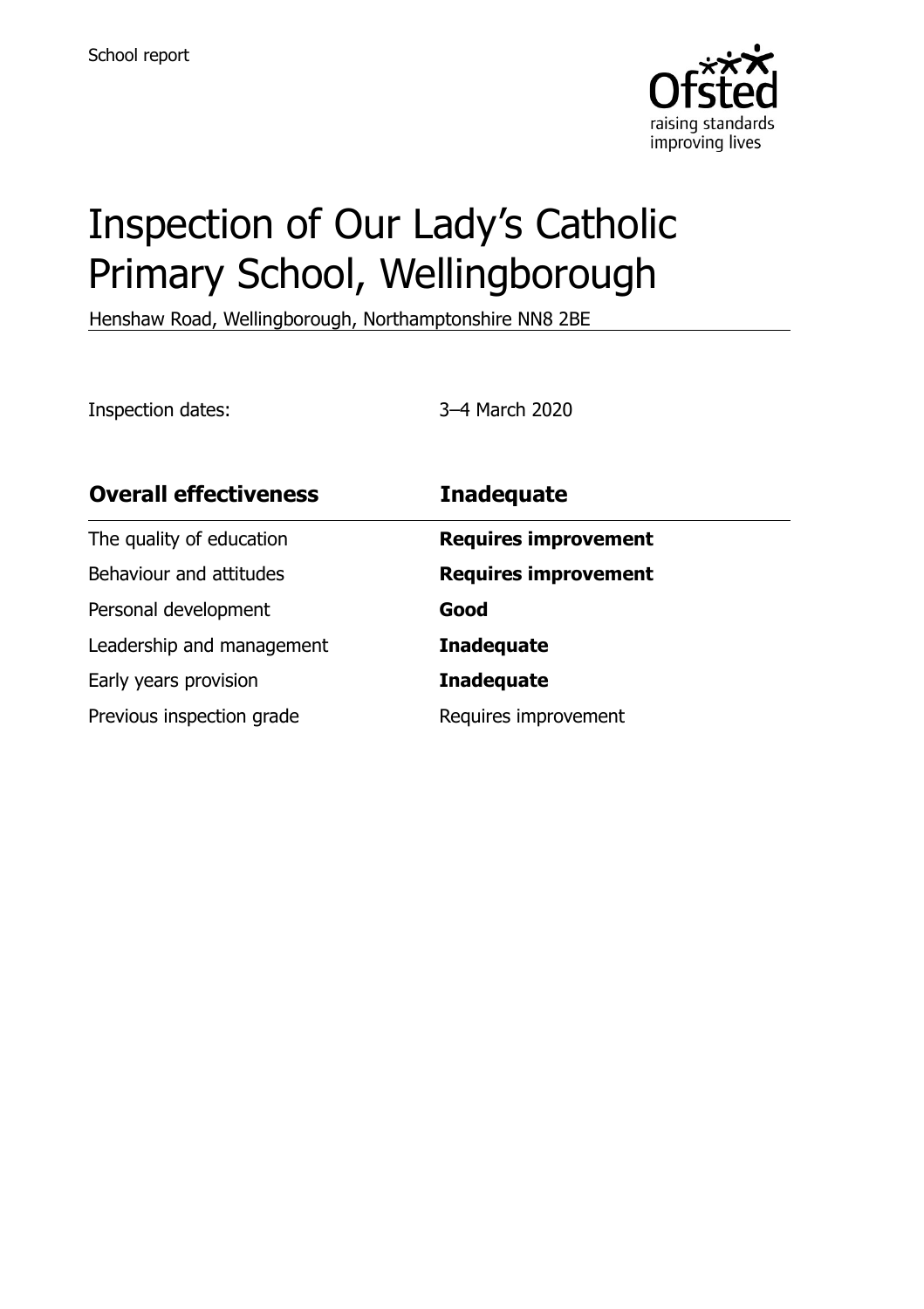

## **What is it like to attend this school?**

Pupils are friendly, articulate and well mannered. They work and play well together. Pupils try hard in their lessons and are keen to learn. Many are proud of their school and feel a strong sense of community. Leaders and staff promote values that pupils do their best to uphold.

Leaders have not always taken pupils' concerns seriously. Some pupils, and their parents, do not feel listened to. Some pupils think that bullying is not always addressed well enough. Some do not feel safe in school. Leaders have not ensured that the arrangements for safeguarding are effective. Not all pupils attend school regularly.

In some subjects, such as mathematics, pupils' learning builds on what they already know. This helps them to remember more. The school's approach to teaching pupils to read and write is less effective. In subjects such as geography and art, teachers do not plan learning well enough. Teachers' expectations of what pupils can and should do are not consistently high. Children in the early years are not well prepared for Year 1.

Pupils enjoy taking on leadership roles. They have opportunities to develop their talents and interests. Pupils in the school choir were excited to sing songs from 'Joseph and the Amazing Technicolour Dreamcoat' at the Royal and Derngate Theatre. Pupils enjoy attending sports clubs and participating in competitions.

#### **What does the school do well and what does it need to do better?**

Leaders have not ensured that there is an effective approach to teaching phonics. They have not identified which sounds pupils should know at different times of the year. Teachers have received training to deliver the school's phonics programme. However, not all adults model the sounds letters make accurately. Some pupils struggle to blend sounds together to read words. Pupils who start to fall behind are not identified quickly. They do not catch up with their peers as quickly as they could.

Leaders have begun to design a curriculum to help pupils know and remember more. This has been successful in mathematics. Leaders have provided teachers with effective training. Teachers have strong subject knowledge in mathematics. They plan learning which helps pupils understand key ideas and skills. Pupils achieve well in this subject.

Leaders have not developed an effective approach to teaching reading and writing. They do not identify the small steps needed to help pupils understand what they read or how to improve their writing. Teachers do not plan learning that builds on pupils' prior knowledge. Pupils enjoy reading and learning about different authors and poets. However, some pupils cannot read or write as well as they should.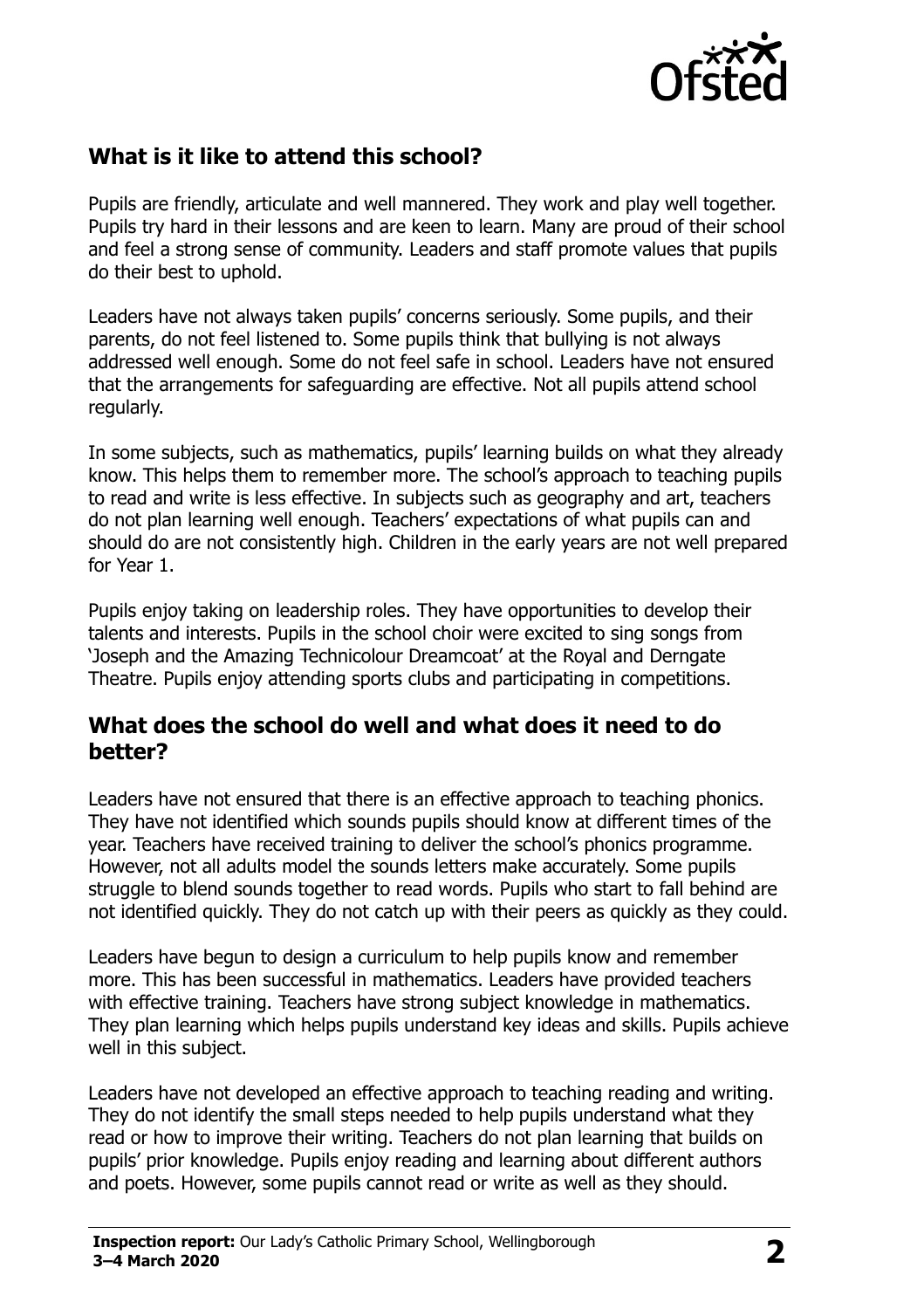

Leaders have not ensured that the curriculum in all subjects is well planned. Pupils do not study some subjects in sufficient depth. For example, some topics in geography are taught every year, while other topics are not covered at all.

Pupils with special educational needs and/or disabilities (SEND) are supported well in some subjects, such as mathematics and science. However, in other subjects, teachers do not adapt the curriculum well enough so that pupils with SEND can be successful.

Children in the early years do not get off to a good start. The curriculum is not well designed. Children do not learn what they need to be ready for key stage 1. For instance, in mathematics, children do not learn about shapes and measurements, or basic calculations. There are no plans to teach these skills. Teachers do not assess what children can do to help them plan new learning. Leaders have not addressed these weaknesses.

Staff help pupils to develop a sense of responsibility. For example, pupils become members of the school parliament or help others in the reading shed. Pupils are keen to help those who are less fortunate. They support the local food bank and a local project to help the homeless.

Pupils are motivated and eager to learn. They are keen to talk to visitors about their learning. The school has a rich variety of cultures represented. Leaders have identified the need to develop the curriculum to ensure that it supports pupils' understanding of other cultures.

#### **Safeguarding**

The arrangements for safeguarding are not effective.

Leaders and governors do not make sure that pupils are safe and feel safe in school. They have not created a culture of openness. Leaders have not acted quickly or appropriately in response to serious issues. They do not keep accurate or detailed records of concerns raised or actions taken.

Leaders do not check that staff understand their safeguarding responsibilities. Some staff do not know the most up-to-date information about the potential risks that pupils face. Not all staff are clear about how to pass on concerns.

Leaders have not made thorough checks on all staff before they begin working at the school.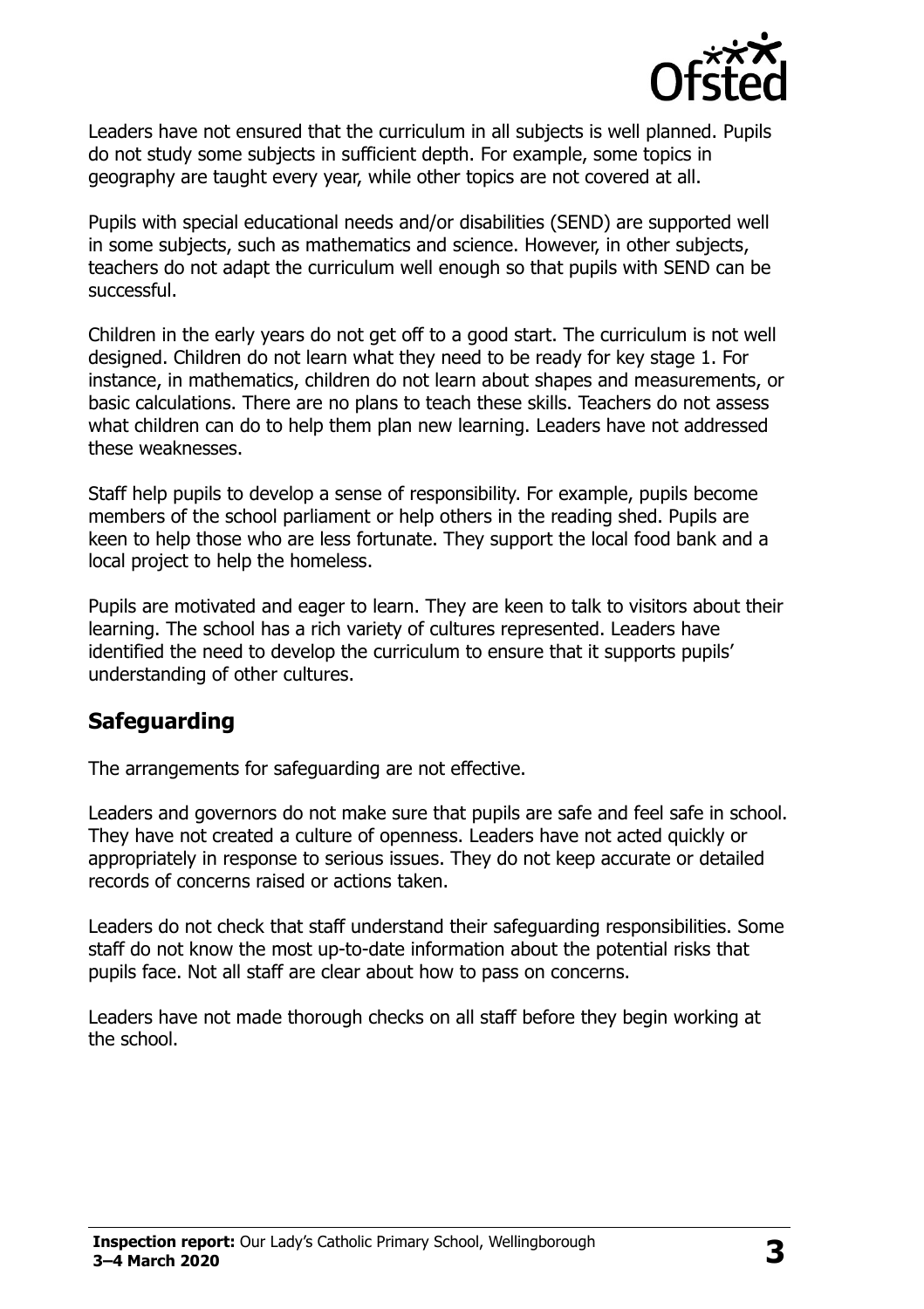

# **What does the school need to do to improve?**

#### **(Information for the school and appropriate authority)**

- Some pupils do not feel safe in school. They are not confident that any issues they raise will be dealt with appropriately. Senior leaders need to ensure that there is a culture of openness, in which all pupils' concerns are taken seriously.
- Leaders do not make sure that all staff know the safeguarding procedures and are well trained. They do not always act swiftly or appropriately when staff refer safeguarding concerns to them. Safeguarding records are incomplete. Some pupils have not been kept safe from potential risks. Leaders must ensure that all aspects of safeguarding practices and procedures are well managed and reviewed regularly.
- Leaders, including governors, have not fulfilled their statutory duties to keep pupils safe. Leaders do not carry out all of the checks required on staff prior to them beginning employment. Leaders must ensure that procedures for the recruitment of staff meet statutory requirements.
- Staff are not trained well enough in teaching phonics and early reading. Teachers do not identify pupils who fall behind with their reading quickly enough. Some pupils do not read as well as they should. Leaders must ensure that the school's approach to teaching early reading helps all pupils to read well and catch up quickly when they fall behind.
- Leaders have not ensured that all subjects are well planned and sequenced, with clear end points. While this has been done effectively in mathematics, in other subjects, including English, geography and art, this is not the case. For each subject, leaders must identify the most important content they want pupils to learn and the order in which they should learn it. They must make sure that the curriculum in each subject is implemented effectively.
- Children in the early years do not get off to a good start. Leaders have not planned or implemented an ambitious curriculum which covers all of the areas of learning. As a result, children do not gain the knowledge and skills that they need. Leaders must ensure that they construct a curriculum which prepares children well for key stage 1.
- The attendance of some pupils is too low. This is particularly the case for disadvantaged pupils and pupils with SEND. Leaders need to implement appropriate strategies and support to help all pupils to attend school well.

## **How can I feed back my views?**

You can use [Ofsted Parent View](http://parentview.ofsted.gov.uk/) to give Ofsted your opinion on your child's school, or to find out what other parents and carers think. We use Ofsted Parent View information when deciding which schools to inspect, when to inspect them and as part of their inspection.

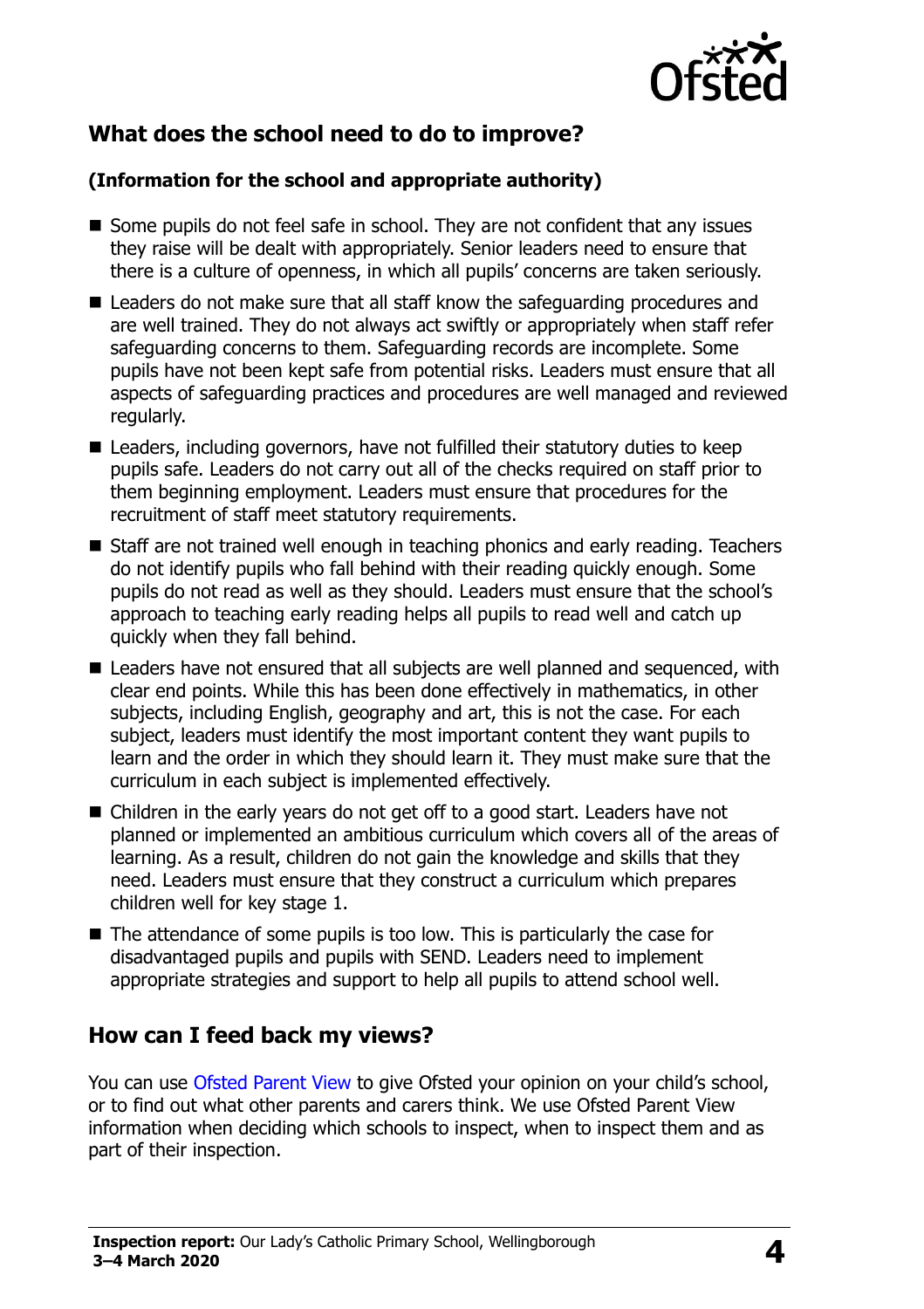

The Department for Education has further quidance on how to complain about a school.

If you are the school and you are not happy with the inspection or the report, you can [complain to Ofsted.](http://www.gov.uk/complain-ofsted-report)

#### **Further information**

You can search for [published performance information](http://www.compare-school-performance.service.gov.uk/) about the school.

In the report, '[disadvantaged pupils](http://www.gov.uk/guidance/pupil-premium-information-for-schools-and-alternative-provision-settings)' refers to those pupils who attract government pupil premium funding: pupils claiming free school meals at any point in the last six years and pupils in care or who left care through adoption or another formal route.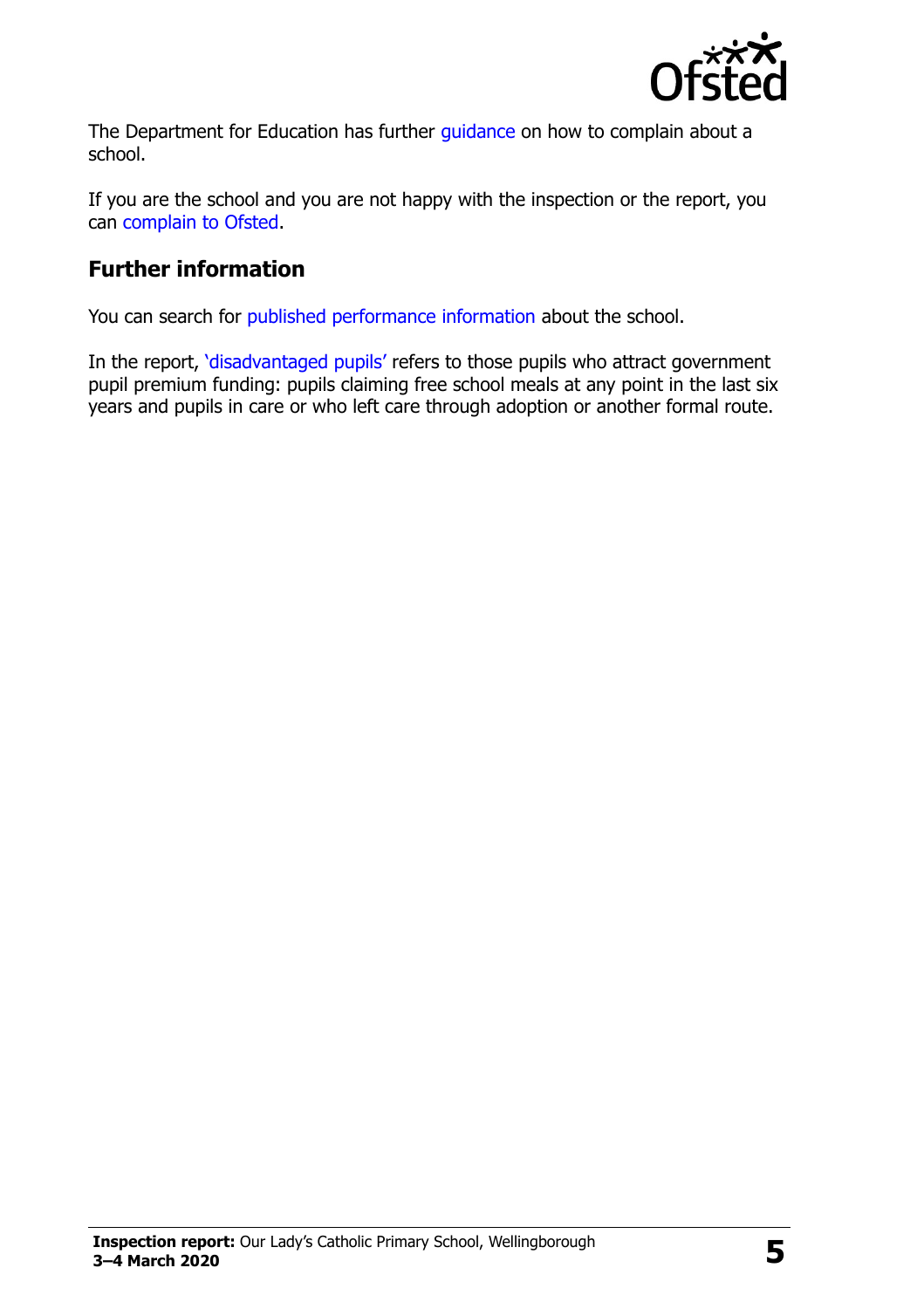

## **School details**

| Unique reference number             | 122049                                                            |
|-------------------------------------|-------------------------------------------------------------------|
| <b>Local authority</b>              | Northamptonshire                                                  |
| <b>Inspection number</b>            | 10121207                                                          |
| <b>Type of school</b>               | Primary                                                           |
| <b>School category</b>              | Voluntary aided                                                   |
| Age range of pupils                 | 4 to 11                                                           |
| <b>Gender of pupils</b>             | Mixed                                                             |
| Number of pupils on the school roll | 409                                                               |
| <b>Appropriate authority</b>        | The governing body                                                |
| <b>Chair of governing body</b>      | Reverend Peter Griffin                                            |
| <b>Headteacher</b>                  | <b>Clive Robinson</b>                                             |
| Website                             | www.ourladyscatholic.northants.sch.uk                             |
| Date of previous inspection         | 14-15 November 2017, under section 5<br>of the Education Act 2005 |

## **Information about this school**

■ There have been no significant changes since the last inspection.

#### **Information about this inspection**

We carried out this inspection under section 5 of the Education Act 2005.

In accordance with section 44(2) of the Education Act 2005, Her Majesty's Chief Inspector is of the opinion that this school requires significant improvement, because it is performing significantly less well than it might in all the circumstances reasonably be expected to perform.

- We spoke with senior leaders, including the headteacher and the deputy headteacher. We spoke with staff who support pupils with SEND.
- We considered in detail the quality of reading, writing, mathematics, science and art and design. We met with subject leaders, teachers and pupils. We visited lessons and looked at pupils' work.
- We looked at the school's single central record of recruitment checks, the school's safeguarding policy and staff training records. We spoke with leaders and staff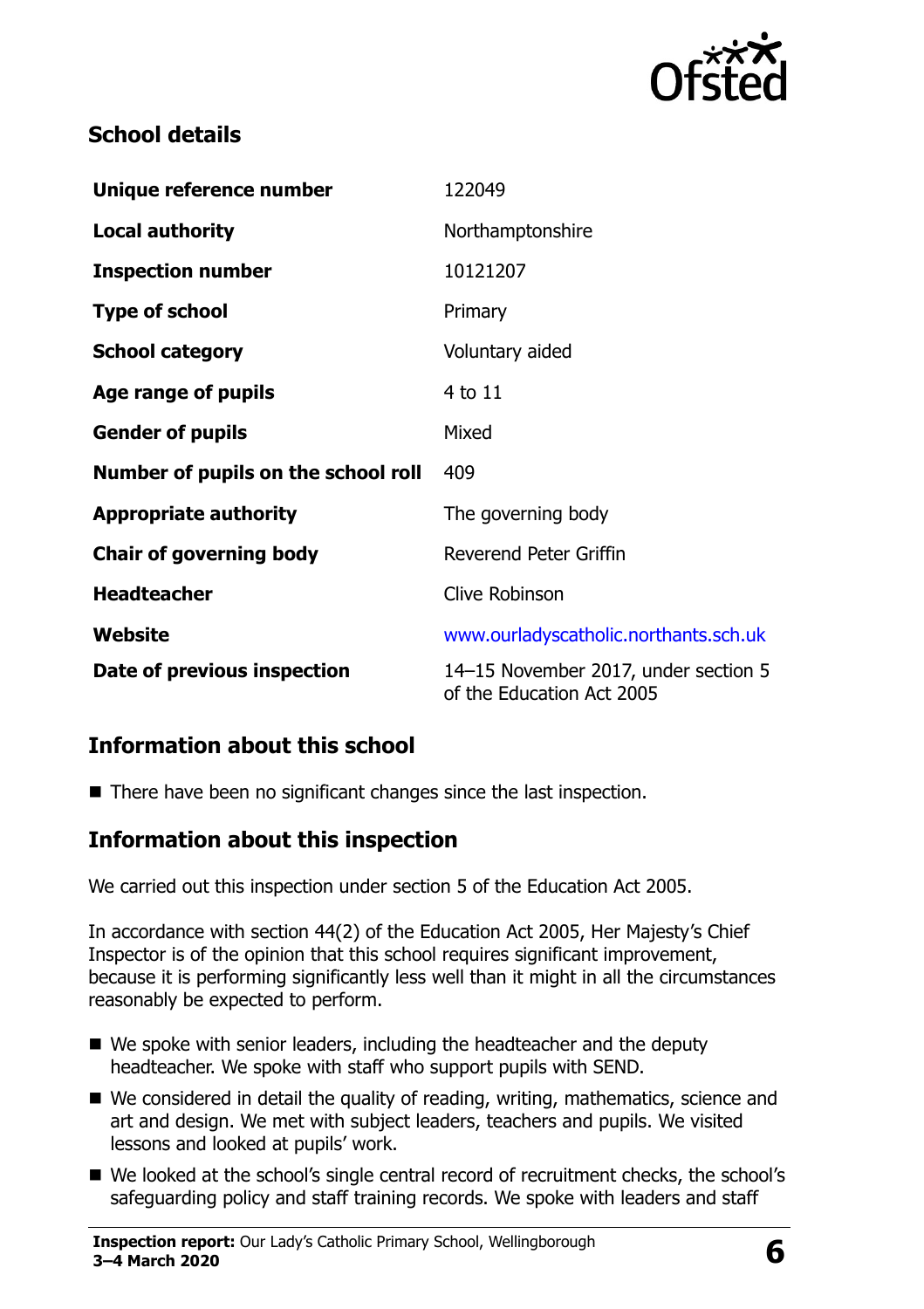

and checked safeguarding records. The views of pupils, parents and staff were considered.

■ We spoke with members of the governing body, and representatives from the local authority and the diocese.

#### **Inspection team**

Heidi Malliff, lead inspector **Ofsted Inspector** 

Rebecca King **CONFING CONFIDENT** CONSTRUCTED A CONSTRUCTED A CONFIDENTIAL CONFIDENTIAL CONFIDENTIAL CONFIDENTIAL CONFIDENTIAL CONFIDENTIAL CONFIDENTIAL CONFIDENTIAL CONFIDENTIAL CONFIDENTIAL CONFIDENTIAL CONFIDENTIAL CONFI

Janis Warren **Disk and Search Contract Contract Contract Contract Contract Contract Contract Contract Contract Contract Contract Contract Contract Contract Contract Contract Contract Contract Contract Contract Contract Con**